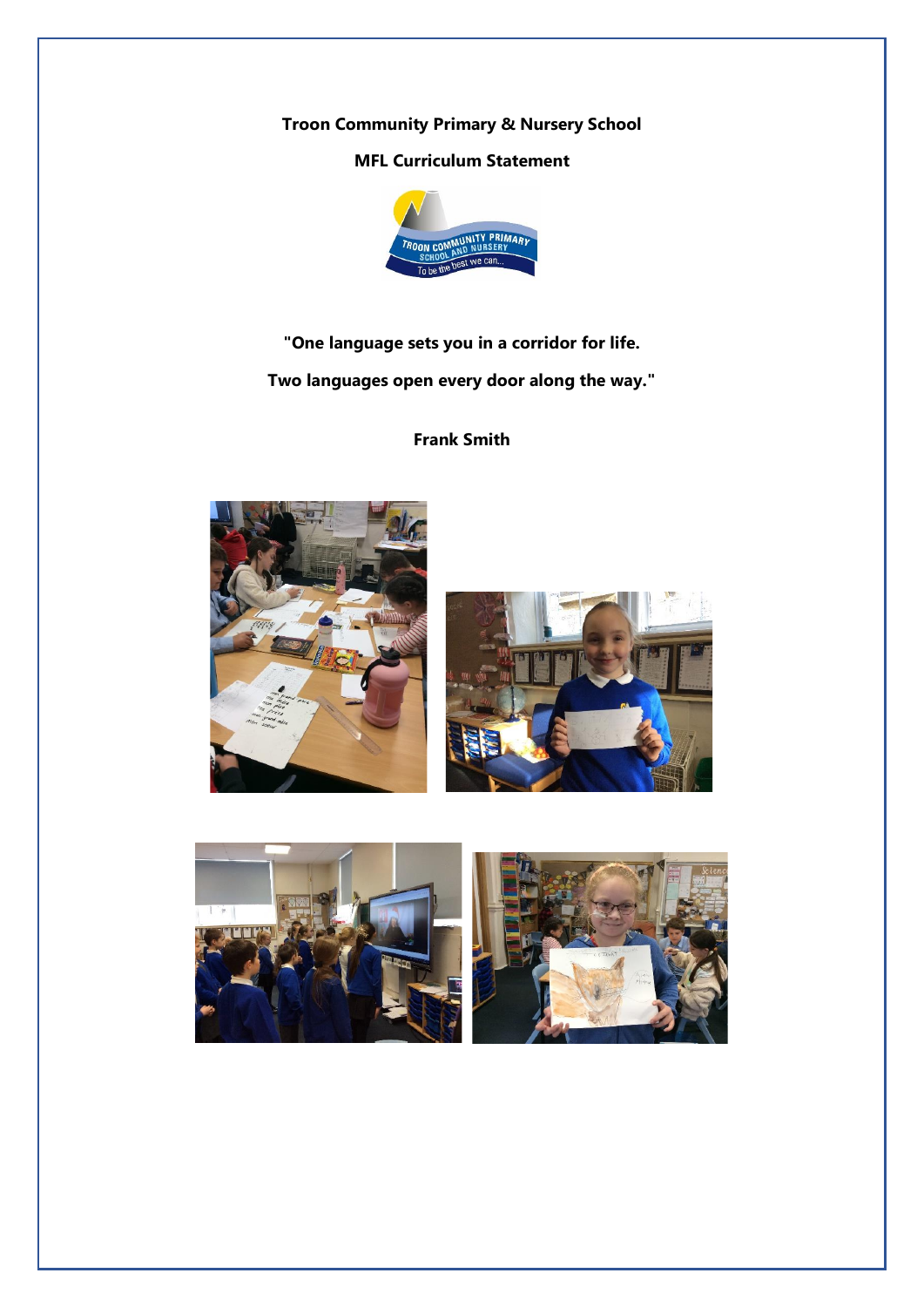### **Intent**

Learning a foreign language is a liberation from insularity and provides an opening to other cultures. A high-quality languages education should foster pupils' curiosity and deepen their understanding of the world" (National Curriculum 2014 programme of study for Languages).

At Troon School we believe that learning another language raises awareness of our multilingual and multi-cultural world. It also introduces an international dimension to pupils' learning. This gives them an insight into their own culture and that of others. We believe it is important to provide our children with an MFL curriculum which develops their love of learning about other languages and cultures.

In Year 3, children in our school being learning French, however we provide children with opportunities to experience other languages. An example of this is learning words and phrases from different parts of South America as part of our 'Why is exploring fun?' topic.

Although French is taught as a weekly subject to children in Key Stage Two, Key Stage One children also have the opportunity to experience this as part of our whole school French day in the Summer term. It is our intention to ensure that by the end of our children's primary education, they have acquired an understanding of both spoken and written French, confidence to speak in French with others and know how important other languages can be in their future as well as how much fun learning another language can be.

#### **Implementation**

We feel it is highly important to develop, not only our children's language skills, but also their love of learning a language. Our MFL curriculum progressively develops language skills, through regularly taught lessons with the class teacher. This allows the children to acquire new language then use and apply it in a range of different scenarios and topics. Children are encouraged and supported to develop their speaking and listening skills through conversational work, singing activities and games. As their confidence and skill grows, children record their work through pictures, captions and sentences. All children have an opportunity to practise, consolidate and 'show off' these skills in our termly KS2 French days. Class teachers also regularly use French phrases, for example by using greetings when calling the register or classroom instructions such as "Asseyez vous correctement" or "Regardez moi".

All children in KS2 have regular language lessons with their class teacher. We currently use Twinkl to support our teaching of French. This provides teachers at all levels of French with a weekly plan, to ensure that French is taught with accuracy and confidence.